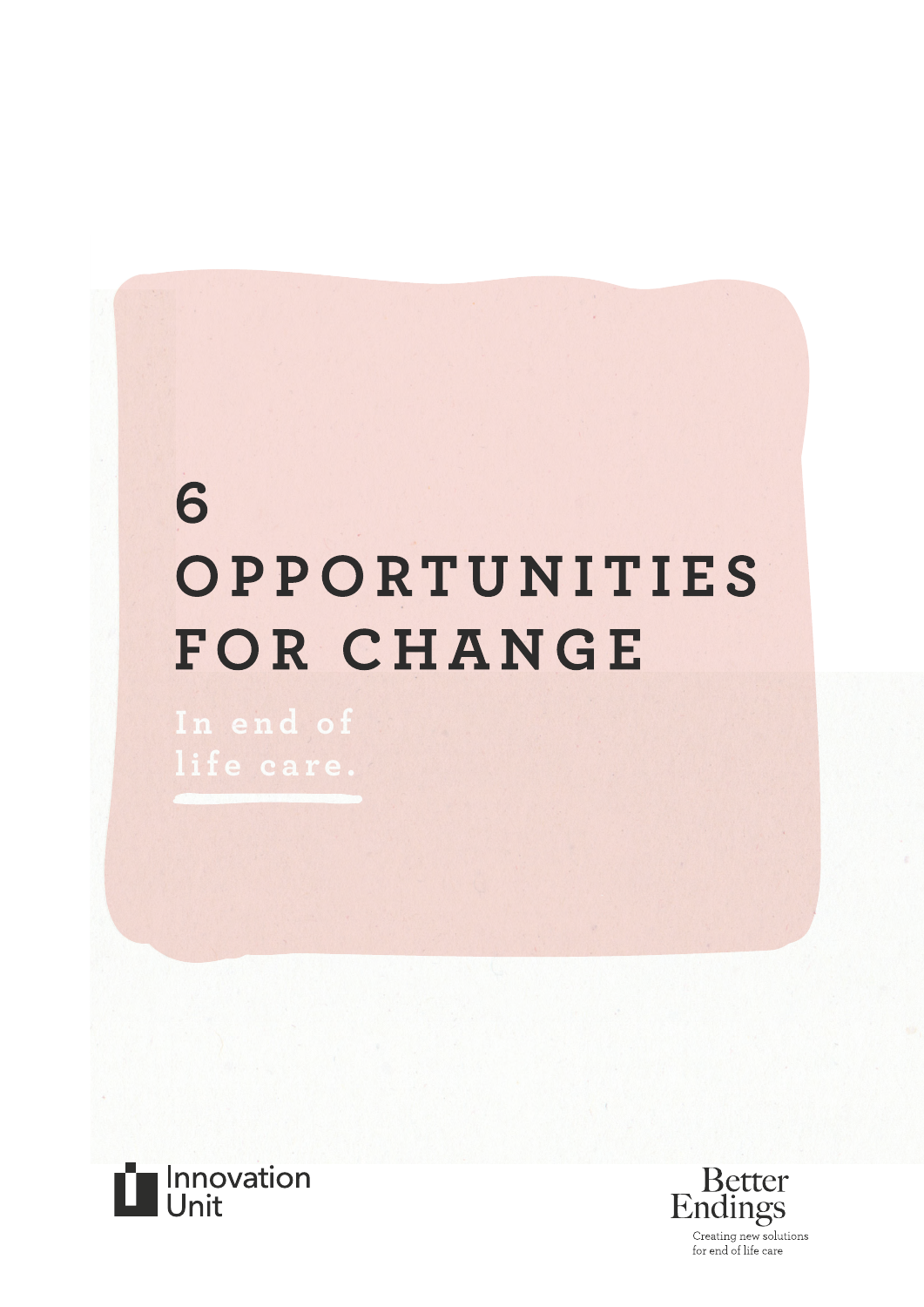# Better Endings Areas of Opportunity

# 1. No one is lonely

Recognise and make the most of people's desire for human connection as they come towards the end of life. No one who is dying, or is caring for someone who is dying, should feel alone.

# 2. A good death away from home

Draw on the ideas, energy and capacity of family, friends and the wider public to improve and enhance care for people dying in institutions.

## 3. Focus on legacy

Find new ways to talk about and make sense of dying and loss through the idea of 'legacy' rather than endings, so that we call feel more at peace with these experiences.

### 4. Allow loved ones to care

Make it much easier for informal carers, families and wider support networks to provide the right care and support to loved ones who are dying.

### 5. Value people's sense of self

Provide support at the end of life which means people feel understood, empowered and cared for as an individual in a way that is right for them.

### 6. See the bereaved as assets

Enable bereaved people to use their powerful insight, experience and empathy to support others that are dying or recently bereaved.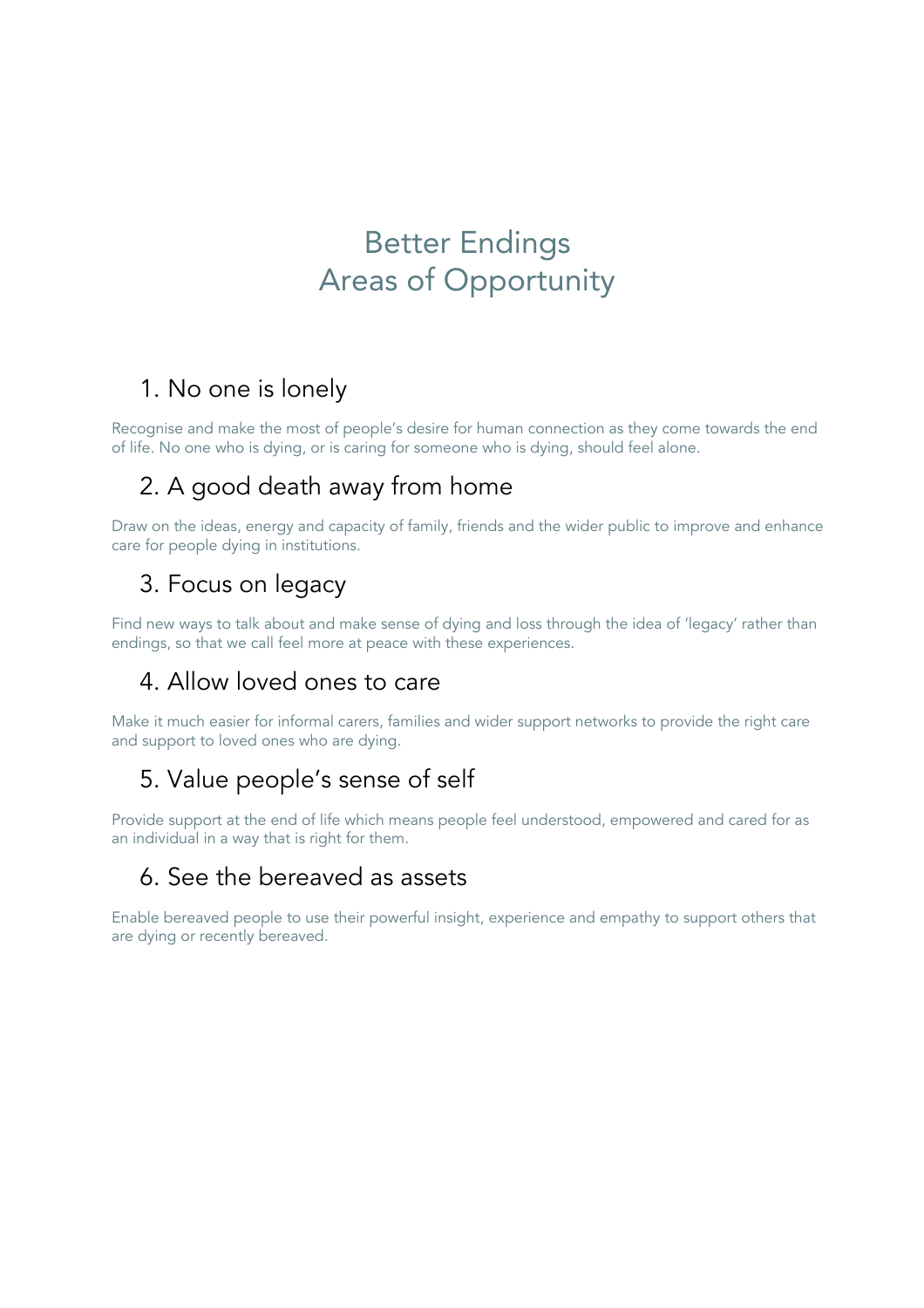# 1. No one is lonely

#### What is the opportunity?

Recognise and make the most of people's desire for human connection as they come towards the end of life. No one who is dying, or is caring for someone who is dying, should feel alone.

#### What's the problem? Why is this important?

Loneliness and social isolation can be a huge problem for people as they approach the end of their lives, whether we are old, frail or unwell or are caring for someone in these situations.

Loneliness often becomes a problem for us when:

- We are no longer able to be as independent and active as we were in our younger or more 'well' life
- We age and close family or friends die, leaving us without the support network we might once have had
- We move or change where we live because of our changing needs
- We are caring for someone and need to put our lives 'on hold' for an indefinite amount of time or change routines (including taking leave from employment, or moving house), in order to support a loved one.

And, of course, not everyone has a strong or supportive family or social network to begin with – the difficulty of this amplifies hugely at end of life.

#### What if...

● we all had the opportunity to develop new passions, interests and connections, as we got older and our capability changed?

- every person over 80 had a person who called them regularly or a daily knock on the door from a neighbour?
- every care home was co-located with nursery or a school?
- every carer had a trusted person to help them manage the experience and help them keep their own lives together?

"I've lost all motivation … I can't do any of the things I loved to do. I can't go to the theatre anymore because I can't hear well … I'm struggling with my fears of tripping over. This takes all the pleasure out of walking. I watch way too much television… I have given up on the gym recently. My life frightens me. I feel stuck. There's no purpose for me to go on." (Resident of Lambeth & Southwark)

"I see so much loneliness around me. People are just so isolated and needing support. This does not happen in Nigeria – we are in each other's lives, there is community." (Resident of Lambeth & Southwark)

# 2. A good death away from home

What is the opportunity?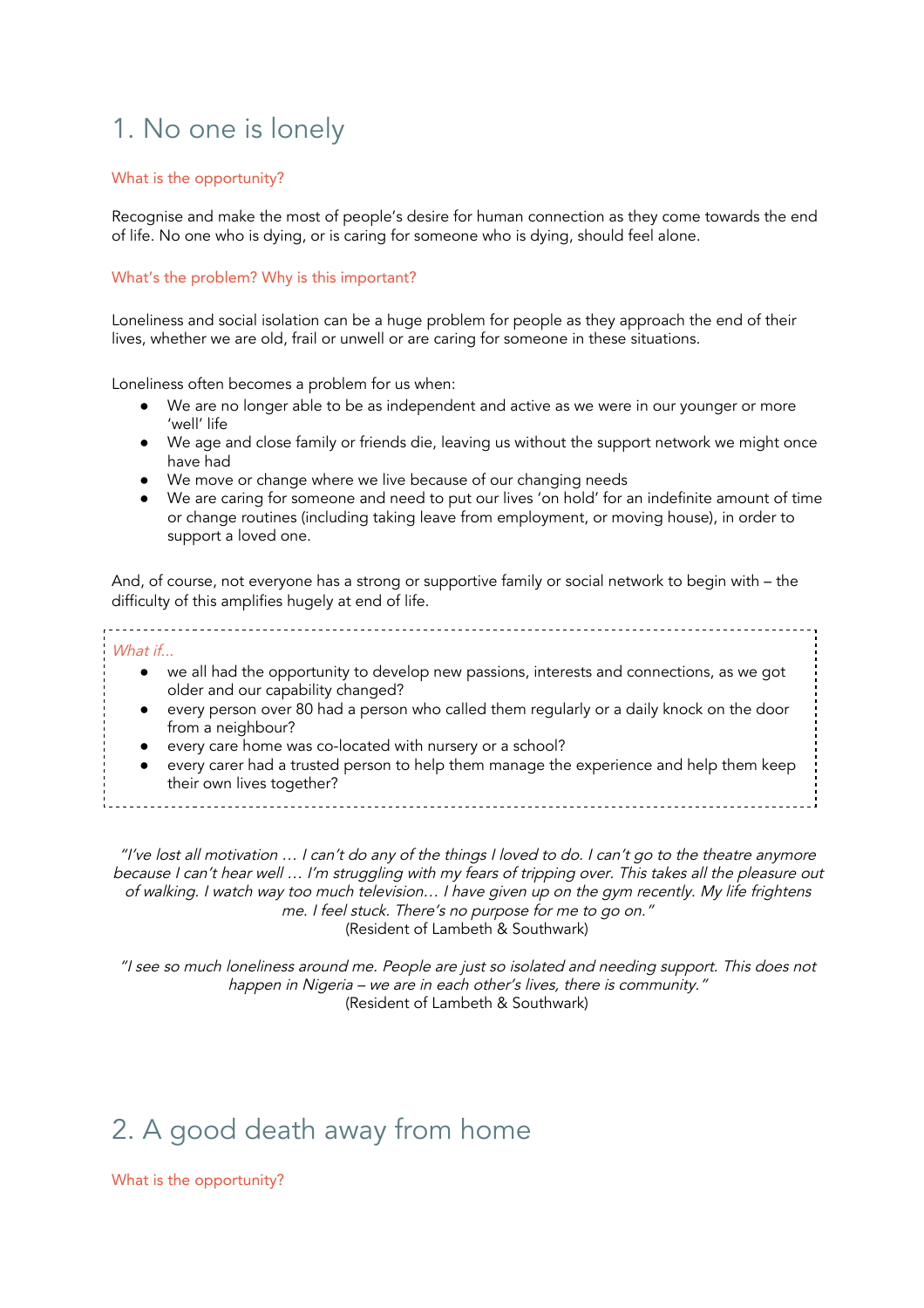Draw on the ideas, energy and capacity of family, friends and the wider public to improve and enhance care for people dying in institutions.

#### What is the problem? Why is this important?

Most of the people who die in England do so in an institutional setting, either in hospital (roughly 47%), in a care home (21%), or in a hospice (6%). 78% of people who died in England between 2004-08 had at least one admission to hospital in the last year of their life, many of which took place in the last month of life.

For many people who die in hospital, the experience is not a positive one.<sup>1</sup> Whilst many of the contributing factors are perhaps best addressed by changes in professional practice, it is clear that the impact of being somewhere unfamiliar, away from family and friends, and subject to a different daily regime will be challenging for most people. We are likely to feel lonely, lost and frightened.

Even if an institutional setting has become someone's normal place of residence (such as a care home), there is an opportunity for change. Those who are employed to care are constrained in what they can offer by competing priorities, professional regulations and corporate expectations. We know that some family and friends would like to do more. But many of us feel reticent to care for people who are dying, even when presented with the opportunity. We have entrenched understandings that this should be the responsibility and sole preserve of clinical professionals.

#### What if...

- networks of volunteers were available to connect with people in hospital, deemed to be approaching the end of their life, to offer company, diversion, stimulation and practical help?
- volunteers were available to support isolated family members coming to visit people in hospital - providing lists for visits and supporting them after the death with the many practicalities?
- members of the public were trained to connect with individuals with advanced dementia in care homes on a regular basis, offering friendship, hand massage and time?
- 

 "I think the biggest problem that we've got is that death and dying has become the business and the responsibility of professionals and that society and the public don't recognise their role or their opportunities to influence it in the way that they might have done historically." (CEO, Hospice)

# 3. Focus on legacy

#### What is the opportunity?

Find new ways to talk about and make sense of dying and loss through the notion of 'legacy' rather than endings, so that we all feel more at peace with these experiences.

<sup>1</sup> See, for example, Dying without Dignity: Investigations by the Parliamentary and Health Service into Complaints about End of Life Care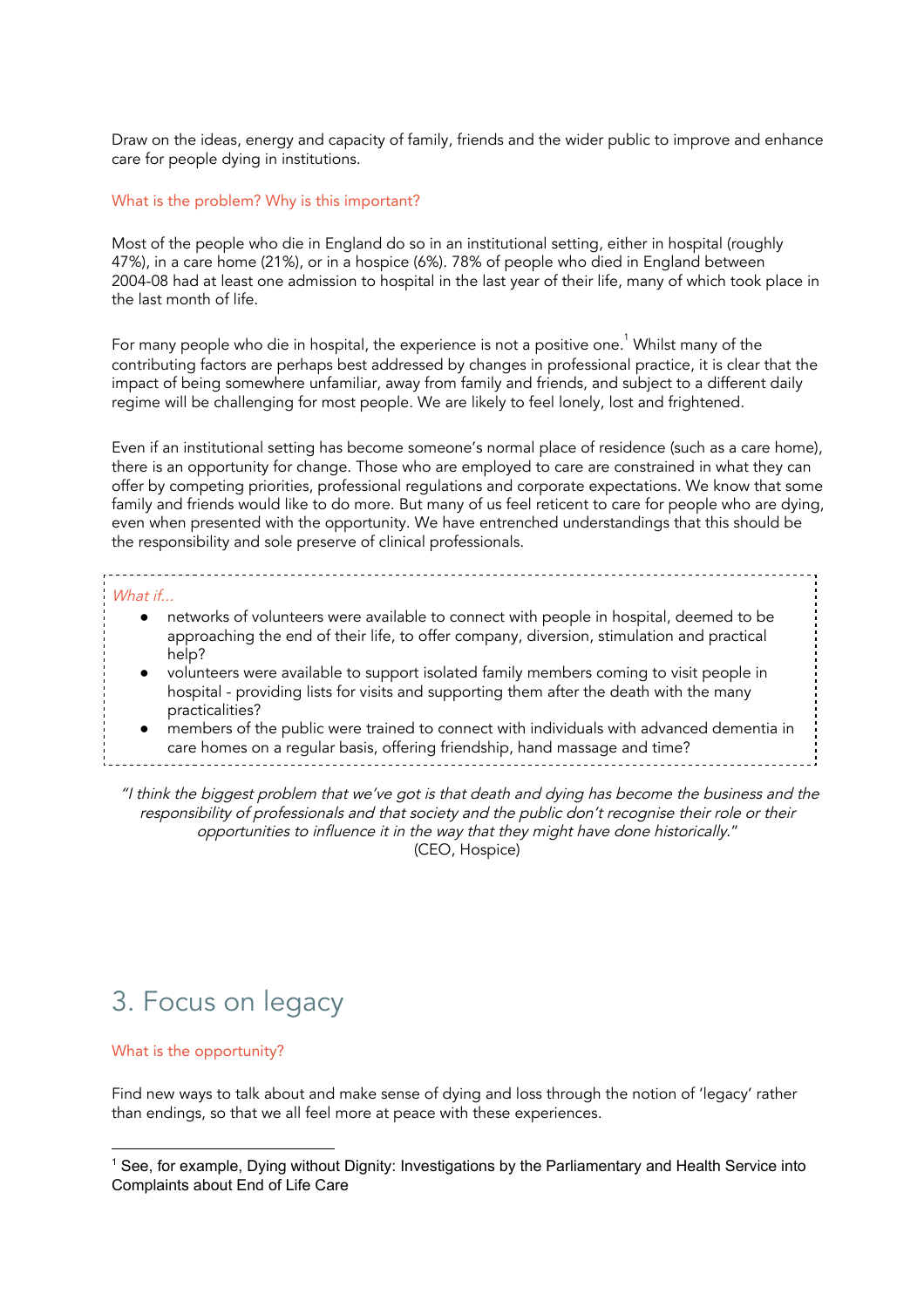#### What is the problem? Why is this important?

We need new ways to talk about and make sense of death. Talking about death is a social and cultural challenge for a number of reasons. These include:

- Death is scary and so many of us find it hard to think about and talk about
- When you know you are dying or approaching the end of your life, or when this is happening to a loved one, it can be really hard to have important conversations and find a route into the subject
- Many people at the end of their lives have a spiritual or emotional need to reflect, find meaning and make sense of the life that they have led. Many of us want to do this with the people we love and will leave behind but we often need support
- In our culture we are lacking rituals of remembrance that go beyond a funeral, rituals that provide a way for people who are grieving to acknowledge the loss and the continued presence of a loved one in their lives.

We have learnt that whilst the notion of endings is difficult, people find it easier to talk about the legacy that they leave. For some this is a positive way of ensuring their impact or presence beyond death; for others it is part of the fear of dying - that they will not be remembered. In other words, 'legacy' is a concept that helps us to see and feel the continuity of life and the impact of a life on the world. It may therefore provide a more accessible route into conversations about death, and some of the more challenging practical preparations.

#### What if…

- discussions on the part of the public focused on legacy and started by asking us how we wanted to be remembered, rather than how we wanted to die (making space for emotional and spiritual conversations)?
- there was a game you could play with your family to help articulate what's been important to you in life and how you want to be remembered?
- people were invited to complete an app providing details of the legacy they would like to leave?
- artists visited care homes, hospitals and homeless shelters to help people visualise, share and document their lives (for yourself and others)?
- we had festivals or public remembrance rituals for those who had died a 'normal' death?
	-

"I'm not happy it's coming to an end…I'm afraid of missing out when I'm dead; all these millions of years that will come after me!" (Resident of Lambeth & Southwark)

"Existential questions and concerns can be very real and painful at the end of life" (Chaplain)

# 4. Allow loved ones to care

#### What is the opportunity?

Make it much easier for informal carers, families and wider support networks to provide the right care and support to loved ones.

#### What is the problem? Why is this important?

We know that being supported by the people we love is important at the end of life. No matter how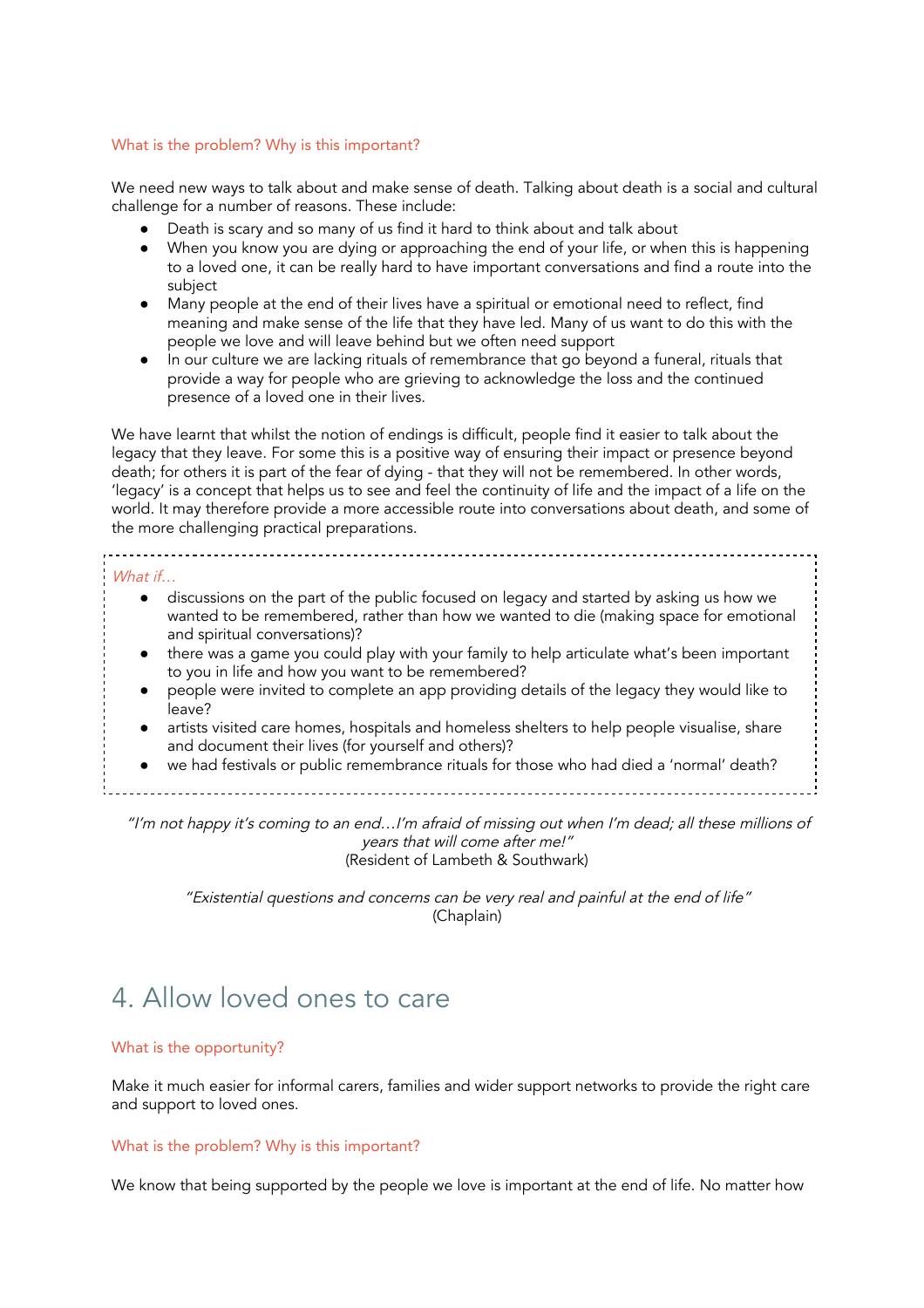good they are, health and social care professionals simply do not have the time to understand or attend to the full set of people's wants and needs, in the way a loved one might do. Family and/or friends are likely to have a better understanding of the person they're caring for and are well placed to notice the subtleties of what people want and need.

Many of us would want to do what we can to make our loved ones last days rich, loving and full of meaning. The role that family and/or friends play can be critical and transformative – it can be the difference between dying well or dying badly. But there are barriers to families and friends becoming more actively involved in care and support that include:

- Knowing you can do it and having timely access to help and support when you can't
- Needing to know what to expect and how to prepare, and who to reach out to for medical and other forms of support
- Needing to learn new skills to support someone who is frail, losing capability, unwell or in pain (such as how to lift and move a person safely, or administer pain relief)
- Sometimes enduring prejudice from professionals and services, if you are not immediate family (though are the person who loves and cares)
- Finding your role amongst multiple professionals/agencies/services

Enabling these networks to be as involved as they would like to be, and enabling them to provide the care they want to, could better support the person that is dying, reduce feelings of helplessness amongst their loved ones and enhance the work of professional services.

#### What if…

- friends/families/carers sent regular updates to the GP of the person they're caring for and flagged any changes?
- friends/families/carers received a home care kit including equipment and instructional video to enable them to meet basic home care needs?
- hospitals worked like hotels where patients and their families could create a more comfortable and personal environment?
- carers had access to a helpline 24/7 on which they could rely for advice and support?

"The question for me is how you can use experts to empower and enable family?" (Bereavement Specialist)

"Dying well means being supported by the right relationships with family, friends, carers and professionals." (Leadbeater and Garber, Dying for Change)

# 5. Value people's sense of self

#### What is the opportunity?

Find new ideas and capacity to provide care so that everyone at the end of life feels understood, empowered and cared for in a way that is right for them.

#### What's the problem? Why is this important?

People sometimes report that their experience of professional health and social care feels impersonal and insufficiently attentive to them as individuals and human beings. We know that stretched health professionals often do not have time to answer people's questions, let alone provide the full range of support people might need and to understand what's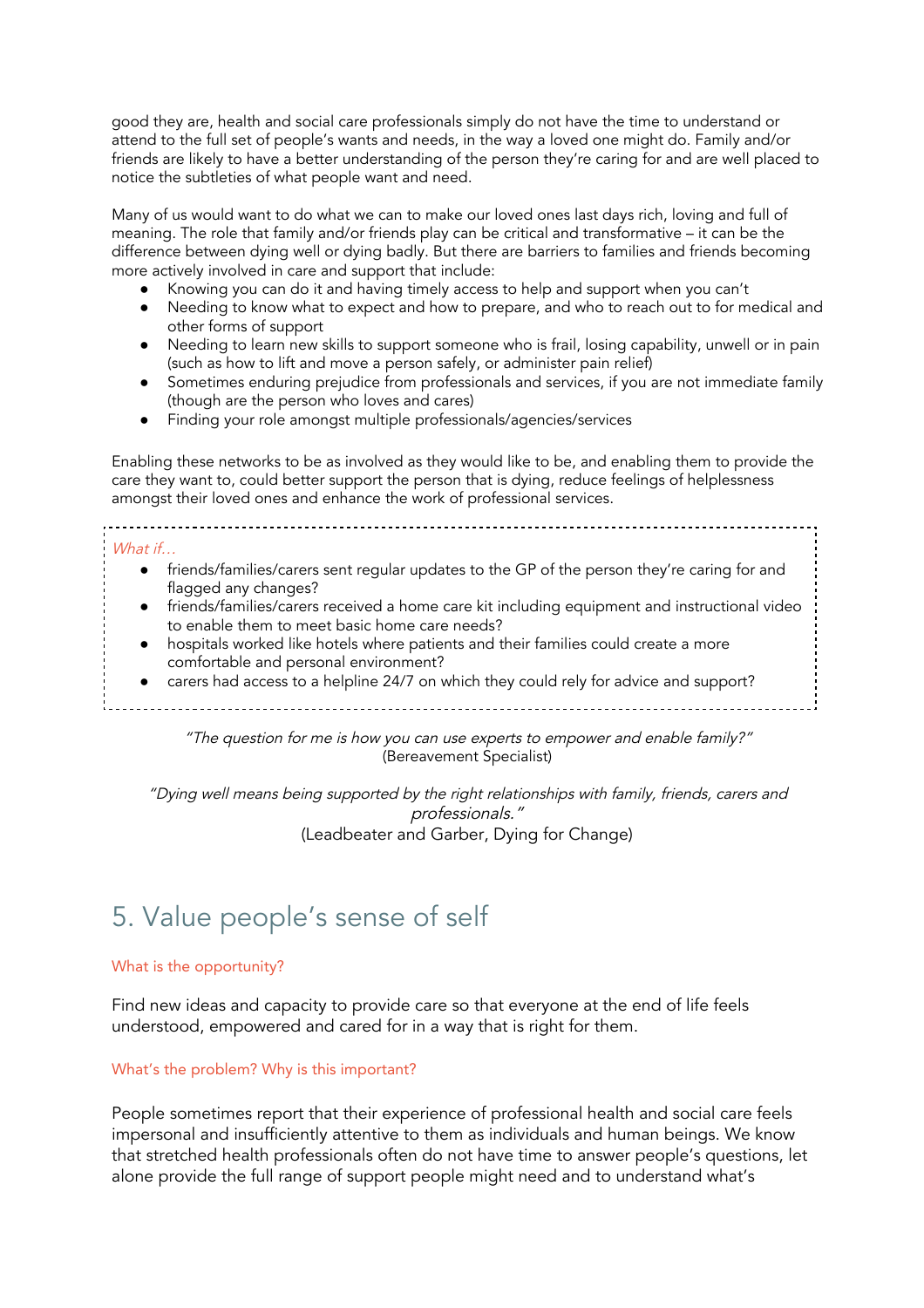happening to them, what they should expect and how they can prepare for death.

Many people find their sense of self is challenged at the end of life. They might not be able to do what they most enjoy, they might find themselves in new and unfamiliar environments, they might be surrounded by and cared for by people they don't know (and who has no sense of them as a younger or fitter person).

But so much of the support that people want at the end of life - to be listened to, to be understood - requires us to acknowledge people as human beings, not just as patients. And to do this, we need to understand how people see and understand themselves.

#### What if...

- volunteers in hospitals spent time with people (that professionals might not be able to give) helping them to understand their situation and prepare for what's ahead (and feeding this back into professional analysis and support)?
- every person with terminal diagnosis had access to a supporter who helps them to capture their story, so that when they meet professionals they have an easy and succinct way of explaining who they are and what's important to them?
- family and friends were able to play a bigger role in providing support in institutions of care and at home?

"There was a lack of humanity in the process right from the start. There didn't seem to be anyone, really, that my father felt he could ask questions to." (resident of Lambeth & Southwark)

"It's when we cease to be inquisitive and become deductive that we cease to see people as people" (Chaplain)

> "We have to be much more mindful that people die from a life." (Palliative Care Specialist)

# 6. See the bereaved as assets

#### What is the opportunity?

Enable bereaved people to use their powerful insight, experience and empathy to support others that are dying or recently bereaved.

#### What is the problem? Why is this important?

Most people in the UK have very limited exposure to issues related to terminal illness, death and bereavement until it happens in a significant and personal way to them. People have to learn a new vocabulary, find their way around a variety of systems previously unknown to them, and cope with a variety of unexpected emotions and problems. In the early stages of bereavement, people often need reassurance that what they're experiencing is 'normal' grief. Indeed, "I think I'm going mad" is one of the most common phrases in calls to bereavement support lines.

Loss and grief are parts of life that we will all face, but we are not well prepared to support each other through them. Dying and loss are made more frightening by the lack of public understanding and